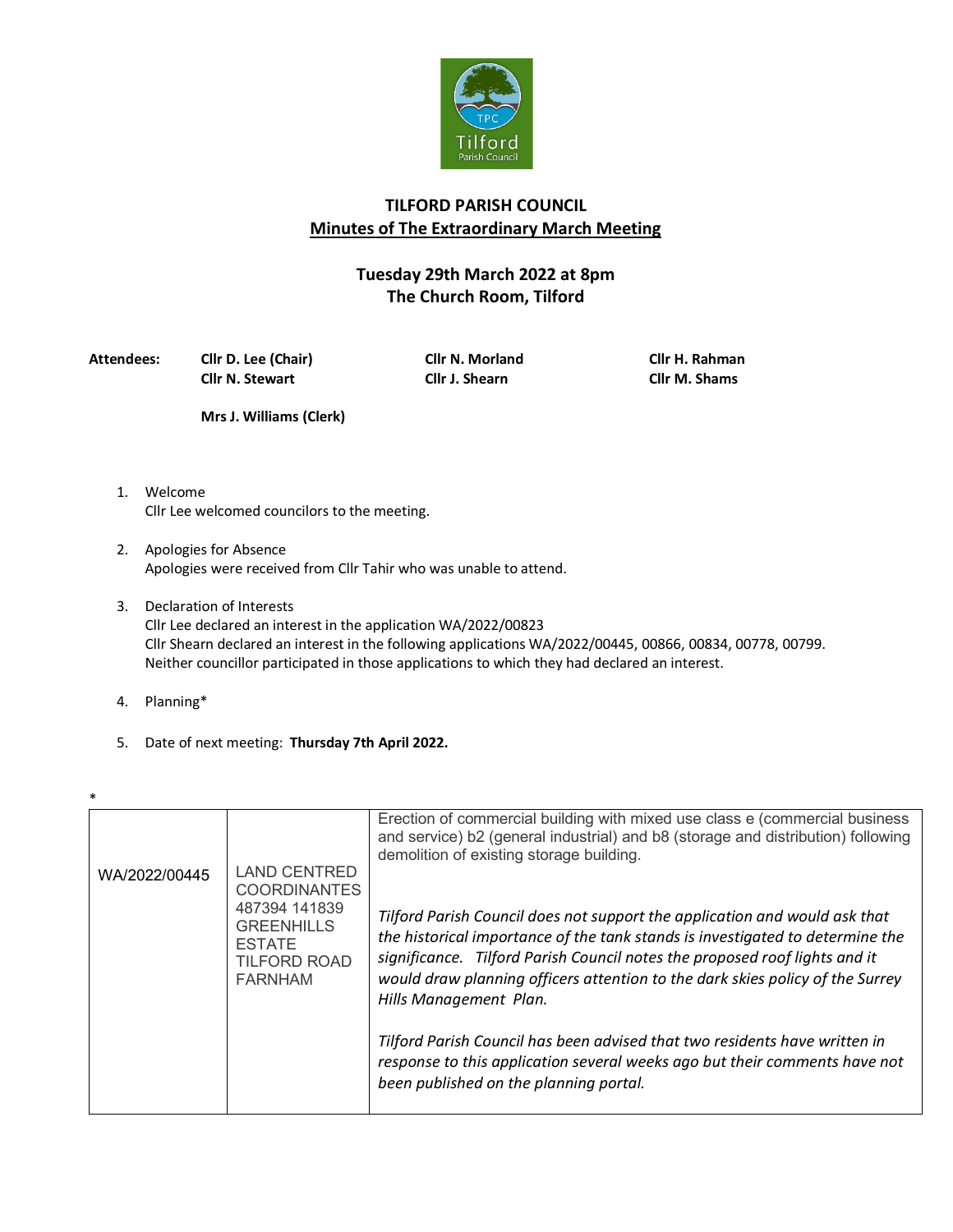

| WA/2022/00611                  | <b>STABLE HOUSE</b>                                                                                                         | Consultation on Erection of extensions and alteration<br>Tilford Parish Council supports this application subject to an ecological report<br>being carried out. It suggests that an inspection is carried as to whether<br>there are bats before the porch is removed. Tilford PC would also note the<br>inefficiency of the building and it would ask that insulation is requested and<br>applied as a condition.<br>Certificate of lawfulness under section 192 for the erection of an ancillary                                                                                   |
|--------------------------------|-----------------------------------------------------------------------------------------------------------------------------|--------------------------------------------------------------------------------------------------------------------------------------------------------------------------------------------------------------------------------------------------------------------------------------------------------------------------------------------------------------------------------------------------------------------------------------------------------------------------------------------------------------------------------------------------------------------------------------|
| WA/2022/00866                  | THE LITTLE<br><b>HOUSE</b><br><b>TILFORD ROAD</b><br><b>TILFORD</b><br><b>FARNHAM GU10</b><br>2DA                           | outbuilding<br>Tilford Parish Council notes that this is an application for an outbuilding that<br>will be located close to an existing outbuilding. Tilford Parish Council would<br>ask that if planning officers are mind to approve this application a condition<br>be imposed that the outbuilding remains ancillary to the main dwelling in<br>perpetuity.                                                                                                                                                                                                                      |
| WA/2022/00834                  | <b>LARCH THE</b><br><b>TIMBER YARD</b><br><b>GRANGE ROAD</b><br><b>FARNHAM GU10</b><br>2DQ                                  | Erection of extension to existing building and associated parking area<br>(revision of wa/2021/02465).<br>Tilford Parish Council is concerned about the creeping development on this<br>plot and as such strongly objects to this application. The application is<br>located within AGLV, SSSi and GB and as such there can be no special<br>circumstances to allow for this development. Tilford Parish Council notes<br>that there is a small steel semi permanent container which does not appear<br>to be mentioned in the plans or included within the floor space calculation. |
| NMA/2022/00823                 | <b>HOPLANDS</b><br><b>RIVERSMEET</b><br><b>TILFORD</b><br><b>STREET</b><br><b>FARNHAM GU10</b><br>2BW                       | Wa/2021/02706 to add a small window to the side of the proposed extension<br>to provide more natural light to the rear of the room<br>Tilford Parish Council supports but would ask that the glass is opaque so as<br>not to overlook the neighbouring property                                                                                                                                                                                                                                                                                                                      |
| WA/2022/00778<br>WA/2022/00760 | <b>RAVENDELL</b><br><b>COTTAGE</b><br><b>WHITMEAD</b><br><b>LANE TILFORD</b><br><b>FARNHAM GU10</b><br>2BS<br><b>STREET</b> | Certificate of lawfulness under section 192 for construction of a swimming<br>pool.<br>Tilford Parish Council asks whether there will be lighting as there is no<br>lighting proposal. It would draw attention to the dark skies policy of the<br>Surrey Hills Management Plan and would request low level, solar lighting.<br>There is no mention in the proposal whether trees will be felled to<br>accommodate the pool. Tilford Parish Council would support<br>environmentally friendly ways of heating the pool and include thermal<br>insulation and a pool cover.            |
|                                | <b>COTTAGES 1</b><br><b>TILFORD</b><br><b>STREET</b>                                                                        | Application under section 73 to vary condition 1 of wa/2021/0479 (approved<br>plan numbers) to allow alterations to design.                                                                                                                                                                                                                                                                                                                                                                                                                                                          |